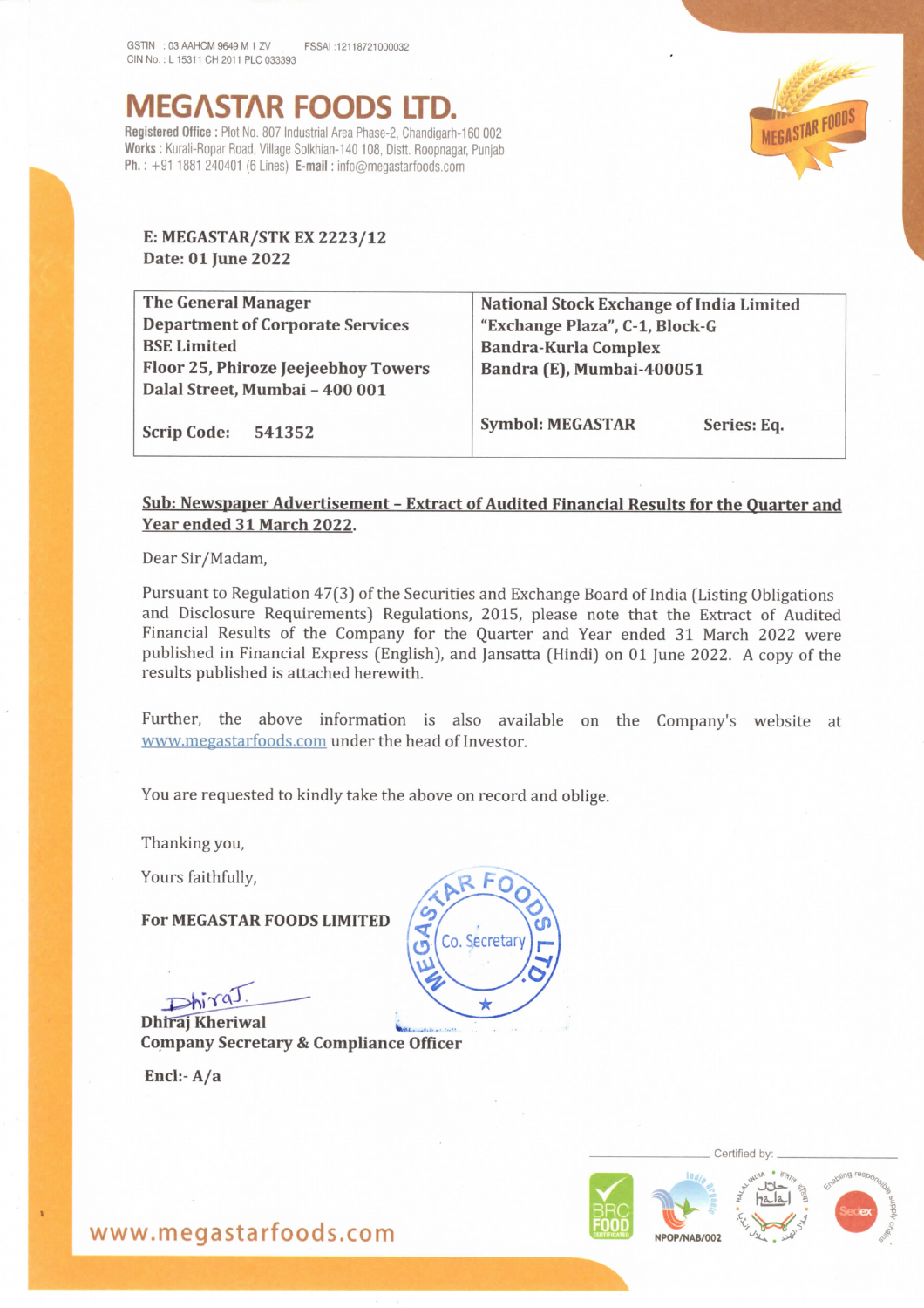36

**FINANCIAL EXPRESS** 

| <b>TICOLI NUTZIE PO</b> |                                                            | <b>MEGASTAR FOODS LIMITED</b><br>CIN: L15311CH2011PLC033393<br>Reg. off: Plot No. 807, Industrial Area, Phase-II Chandigarh 160102<br>Works: Village Solkhian, Near Haveli Resorts, District Rupnagar, 140 108<br>Telephone: +91 1881 240401; Website: www.megastarfoods.com;<br>E-mail: cs@megastarfoods.com |                  |                |                             |                                  |  |  |
|-------------------------|------------------------------------------------------------|---------------------------------------------------------------------------------------------------------------------------------------------------------------------------------------------------------------------------------------------------------------------------------------------------------------|------------------|----------------|-----------------------------|----------------------------------|--|--|
|                         |                                                            |                                                                                                                                                                                                                                                                                                               |                  |                |                             | (Rs. In Lakh)                    |  |  |
|                         |                                                            | Extract of Audited Consolidated Financial Results of Megastar Foods<br>Limited For the Quarter and Financial Year Ended 31 March 2022                                                                                                                                                                         |                  |                |                             |                                  |  |  |
| Sr.<br>No               | <b>Particulars</b>                                         |                                                                                                                                                                                                                                                                                                               |                  | Quarter ended  |                             | Year ended                       |  |  |
|                         |                                                            |                                                                                                                                                                                                                                                                                                               |                  | 31-03-2022     |                             | 31-03-2021 31-03-2022 31-03-2021 |  |  |
|                         |                                                            |                                                                                                                                                                                                                                                                                                               | (Audited)        | (Audited)      | (Audited)                   | (Audited)                        |  |  |
| 1.                      |                                                            | Total Income from operations                                                                                                                                                                                                                                                                                  | 5253.60          | 4184.91        | 18527.07 16342.88           |                                  |  |  |
| 2.                      | before tax                                                 | Net Profit from ordinary activities                                                                                                                                                                                                                                                                           | 214.07           | 40.22          | 721.48                      | 585.75                           |  |  |
| 3.                      |                                                            | Net profit for the period after tax (PAT)                                                                                                                                                                                                                                                                     | 173.00           | 29.36          | 545.28                      | 409.54                           |  |  |
| 4.                      |                                                            | Total Comprehensive Income for the<br>period(Comprising Profit for the period after<br>tax and other Comprehensive income after tax)                                                                                                                                                                          |                  | 29.87          | 528.80                      | 411.62                           |  |  |
| 5.                      |                                                            | Paid-up Equity Share Capital (Face<br>Value per share Rs 10/-)                                                                                                                                                                                                                                                | 1000.37          | 990.37         | 1000.37                     | 990.37                           |  |  |
| 6.                      |                                                            | Other Equity                                                                                                                                                                                                                                                                                                  | 2586.46          | 2017.65        | 2586.46                     | 2017.65                          |  |  |
| 7.                      | Earnings per equity share (Face Value<br>of Rs. 10/- each) |                                                                                                                                                                                                                                                                                                               |                  |                |                             |                                  |  |  |
|                         | Basic                                                      |                                                                                                                                                                                                                                                                                                               | 1.74             | 0.30           | 5.49                        | 4.14                             |  |  |
|                         | Diluted                                                    |                                                                                                                                                                                                                                                                                                               | 1.74             | 0.30           | 5.49                        | 4.14                             |  |  |
|                         |                                                            |                                                                                                                                                                                                                                                                                                               |                  |                | (Rs. In Lakh)<br>Standalone |                                  |  |  |
|                         |                                                            | Key numbers of Audited Standalone Financial Results                                                                                                                                                                                                                                                           |                  |                |                             |                                  |  |  |
|                         |                                                            |                                                                                                                                                                                                                                                                                                               | Quarter ended    |                | Year ended                  |                                  |  |  |
|                         |                                                            |                                                                                                                                                                                                                                                                                                               | 31-03-2022       | 31-03-2021     | 31-03-2022 31-03-2021       |                                  |  |  |
|                         |                                                            | <b>Particulars</b>                                                                                                                                                                                                                                                                                            | (Audited)        | (Audited)      | (Audited)                   | (Audited)                        |  |  |
|                         |                                                            | Total Income from operations                                                                                                                                                                                                                                                                                  | 5250.83          | 4189.15        | 18503.65                    |                                  |  |  |
|                         | Profit before tax<br>Profit after tax                      | For and on behalf of board of Director of Megastar Foods Limited                                                                                                                                                                                                                                              | 211.70<br>169.56 | 45.56<br>33.08 | 699.87<br>527.46            | 16347.12<br>592.17<br>414.35     |  |  |